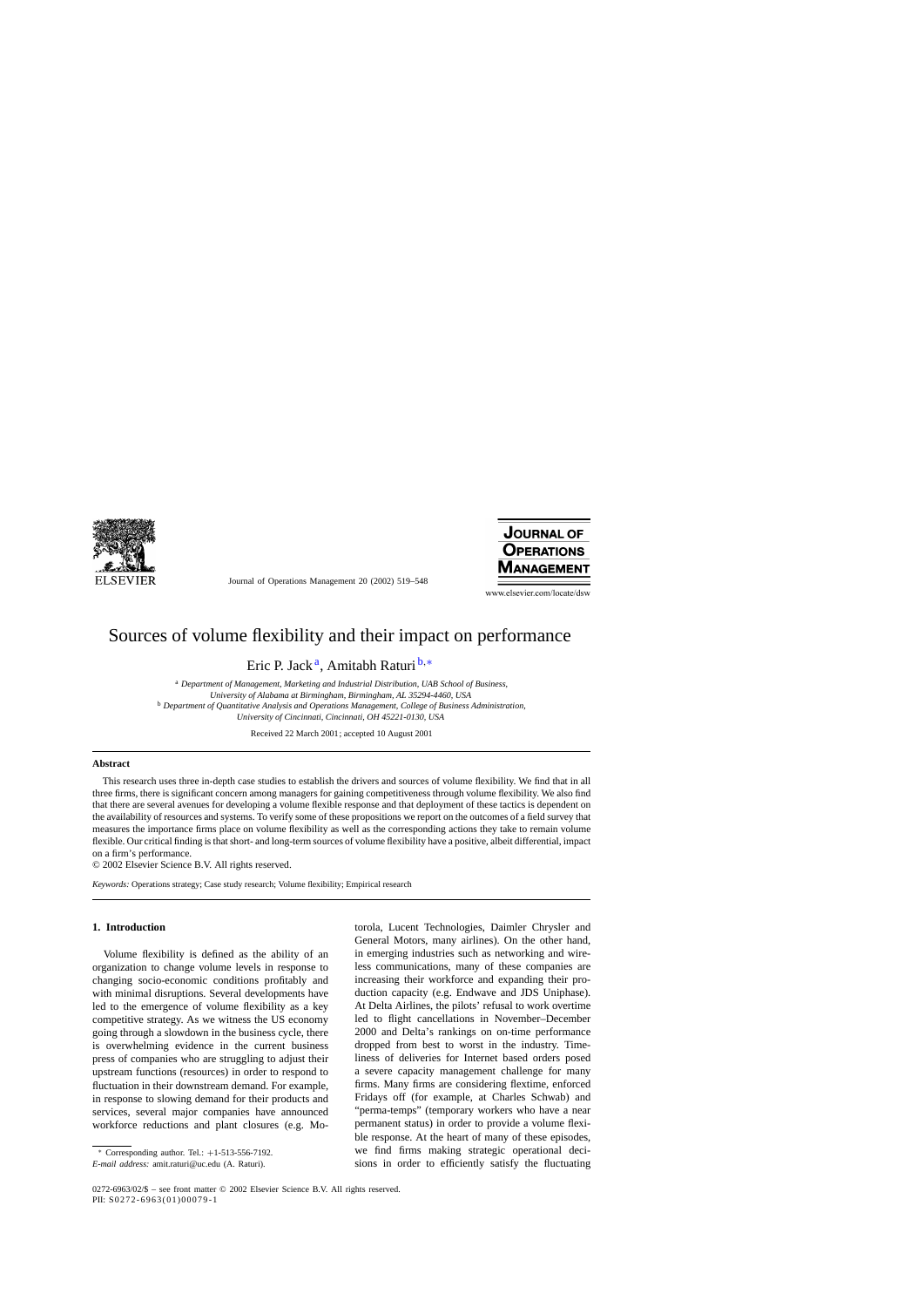volume levels that their customers demand. Thus, volume flexibility has emerged as a key competitive strategy.

A significant case can be made for increased demand volatility in recent times. For example, hyper-competitive rivalries in recent times arguably destabilize even conventionally stable industries ([D'Aveni, 1995; D'Aveni and Gunther, 1994\). I](#page--1-0)nternet based business transactions create dual channels for the ordering process for many conventional retailers such as Wal-Mart and Barnes and Noble. "Anytime" ordering from the Internet increases demand variability in two ways—demand timing has a wider range as well as the variance is exaggerated by creation of another channel in the distribution process. The increased emphasis on availability of products and services as well as on-time delivery creates unique needs for a volume flexible response even in environments where demand volatility has been somewhat controlled [\(Vickery et al., 1999\)](#page--1-0). The evidence of more volume flexible response is most significant in human resource management. [Delson \(1995, p. 58\)](#page--1-0) concludes that in The Netherlands, the number of "flexible jobs" as a percentage of total number of jobs rose from 7.9% in 1987 to 9.8% in 1994. In EU-12 countries the percentage of workers on temporary contracts in 1993 was 10.4%—further, these types of contracts no longer apply to just unskilled labor; it includes highly skilled professionals. Transferring the risk associated with uncertainties and fluctuations in production to temporary staff from employment agencies or to another organization (through sub-contracting, outsourcing, self-employed workers, etc.) is clearly an emerging tendency across the world. But human resource policies such as flextime, temporary workers and use of overtime represent only one source for creating a volume flexible response.

Firms deploy varying strategies for creating volume flexible responses—these include using overtime and temporary workers, cross-training workers, developing complementary product portfolios, creating and maintaining slack resources, creating a network of facilities, improving forecasting and planning systems with information technology, as well as leveraging the firm's ability to negotiate on volume with suppliers and customers. While it can be argued that firms make these choices for a variety of reasons, it is not clear how such choices are made and what benefits they generate. It is in this business context that we pose our research questions:

- What are the sources of volume flexibility?
- What are the deployment routines in organizations; that is, what motivates a firm to select one source over another?
- What are the payoffs from alternative volume flexibility options?

The rest of this paper is organized as follows. In Section 2 we summarize the current literature on volume flexibility and show how our work extends this research stream. [Section 3](#page--1-0) presents our case study methodology, data collection process, propositions and results from the case study. [Section 4](#page--1-0) describes specific hypotheses, our survey methodology and data collection procedures. In [Section 5](#page--1-0) we summarize our analysis and present our findings from a quantitative assessment of the survey data. Finally, in [Section 6,](#page--1-0) we present some triangulated conclusions and suggest avenues for future research.

### **2. Literature review**

Since our work extends existing operations strategy literature by developing and testing theory on the sources of volume flexibility, we summarize the relevant literature in order to clearly position our current contribution. [De Toni and Tonchia \(1998\)](#page--1-0) classify the vast literature regarding manufacturing flexibility; the aim is to contribute to the conceptual systemization of the abundance of themes and the difficulty of obtaining a unitary and univocal framework. In this paper, we focus exclusively on only one dimension of the multi-faceted construct, manufacturing flexibility. Volume flexibility of a manufacturing system is "its ability to be operated profitably at different overall output levels" ([Sethi and Sethi, 1990, p. 307](#page--1-0)). This definition is consistent with [Gerwin \(1993\),](#page--1-0) [Suarez](#page--1-0) [et al. \(1996\),](#page--1-0) [Gupta and Goyal \(1989\)](#page--1-0) and [Brown et al.](#page--1-0) [\(1984\),](#page--1-0) and is similar to the demand flexibility of [Son and Park \(1987\).](#page--1-0) The main strategic purpose of volume flexibility is to help cope with aggregate demand uncertainty. Volume flexibility permits the firm to adjust production upwards and downwards within wide limits. In terms of range, mobility and uniformity, volume flexibility is "the extent of change and the